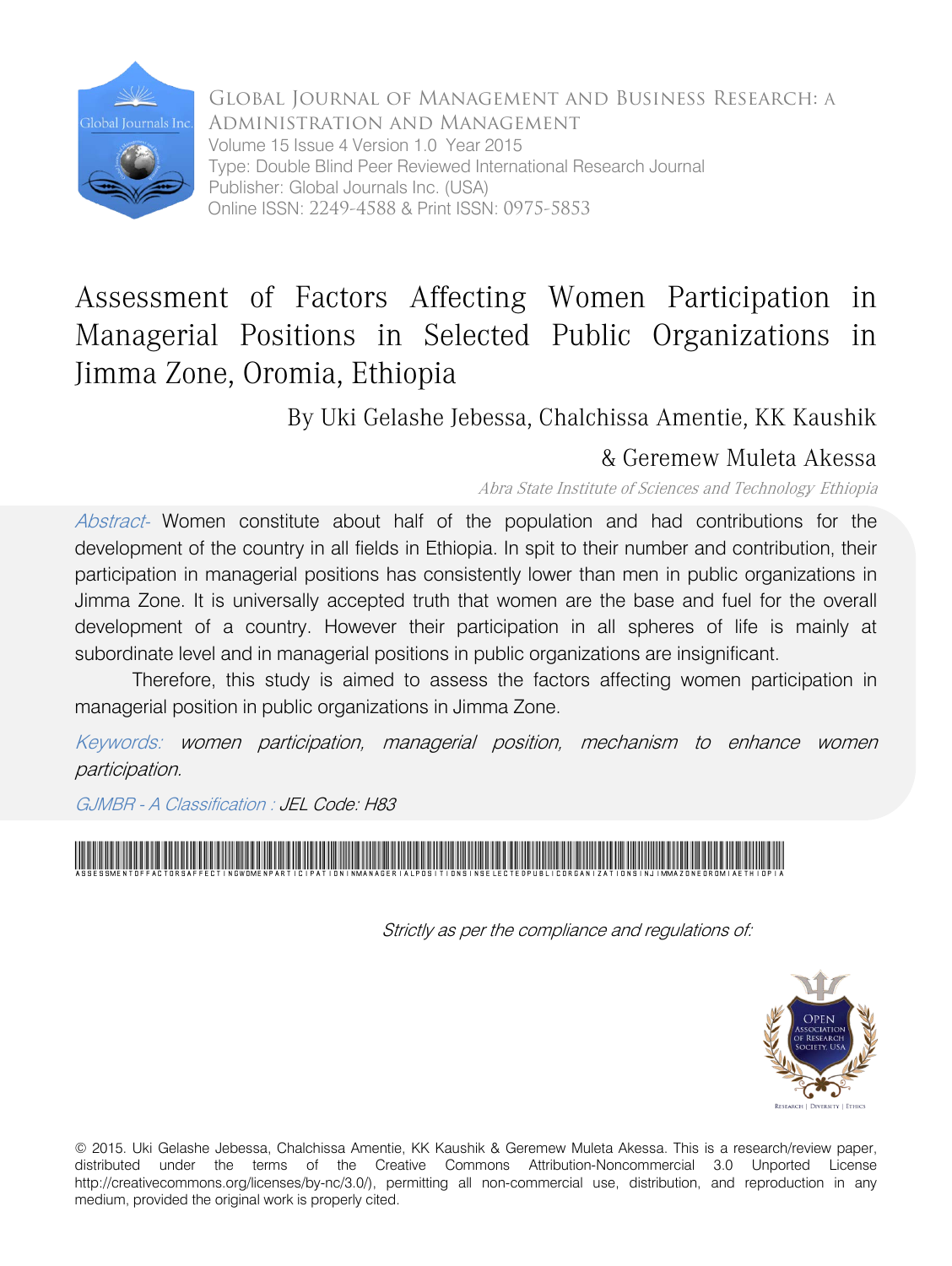# Assessment of Factors Affecting Women Participation in Managerial Positions in Selected Public Organizations in Jimma Zone, Oromia, **Ethiopia**

Uki Gelashe Jebessa <sup>α</sup>, Chalchissa Amentie <sup>σ</sup>, KK Kaushik <sup>ρ</sup> & Geremew Muleta Akessa <sup>ω</sup>

Abstract- Women constitute about half of the population and had contributions for the development of the country in all fields in Ethiopia. In spit to their number and contribution, their participation in managerial positions has consistently lower than men in public organizations in Jimma Zone. It is universally accepted truth that women are the base and fuel for the overall development of a country. However their participation in all spheres of life is mainly at subordinate level and in managerial positions in public organizations are insignificant.

Therefore, this study is aimed to assess the factors affecting women participation in managerial position in public organizations in Jimma Zone.

The study had employed both quantitative and qualitative research approaches. The data of this study were both primary and secondary data collected from three public organizations found in Jimma Zone. The sample were selected by using stratified random sampling method. Data was collected through personal interview and questioners.

As the finding of the study shows, even though, the number of women increases in public organizations, their participation in managerial positions is still affected by several factors. Low participation of women in managerial positions results in serious consequences like job dissatisfaction, employee turnover, low productivity and absenteeism and minimizes various benefits that the organizations enjoy from their participations.

Hence, in order to reduce these factors and enhance the participation of women in managerial positions, organizations should develop different mechanisms and strategies.

*Keywords: women participation, managerial position, mechanism to enhance women participation.*

#### I. Introduction

n societies, where traditional or patriarchal values remain strong, many women found politics as unwelcoming and even hostile to participate in it and hold managerial positions. There are practical factors  $\int_{\text{cm}}^{\text{n}}$  rem

affecting the participation of women in managerial positions. These factors include lower level of education, financial problems, lack of necessary networks, greater family responsibilities and deprivation of their rights (IGAD, 2010).

Women are less participated and low represented in decision making positions in developing countries. Women's low access to information and media, less employment opportunity, organizational barriers coupled by cultural factors reduce their decision making power in the society in general and in organizations in particular (UNFPA, 2005).

Ethiopia is a patriarchal society that keeps women in a subordinate positions (Haregawoyin and Emebet, 2003). The socialization process, which determine gender role is partly responsible for the subjugation of women in the country. The differences in the ways in which individuals are treated through the socialization process due mainly to their sex status leads to the development of real psychological and personality difference between males and females (Almaz, 1991).

Women constitute 71.3% in the clerical and fiscal type of jobs in federal government employment list. Women representations in administrative and professional jobs category is only 25% and 18% respectively, which clearly indicates middle and upper management positions overwhelmingly dominated by men(Federal Civil Service Commission, 2005).

In the case of Jimma zone, women's participation in political activities and decision making role is still very low. As the data obtained from Jimma zone administration office, human resource department, many public organizations in the zone are dominated by male managers (Jimma Zone Administration Office, 2012).

Women are underrepresented in politics and civil service, especially at the managerial positions. There are several laws and policies which guarantee equal pay and employment right, in practice; however, women do not stand an equal chance of promotion (Walters and Gwen Mason, 1994).

2015

*Author α: Dean of Rift Valley University, Jimma, Ethiopia.*

*e-mail: gelasheuki@yahoo.com*

*Author σ ρ: Jimma University, College of Business and Economics, Department of Management.* 

*Author Ѡ: Depatement of Statistics, Jimma University, Jimma, Ethiopia.*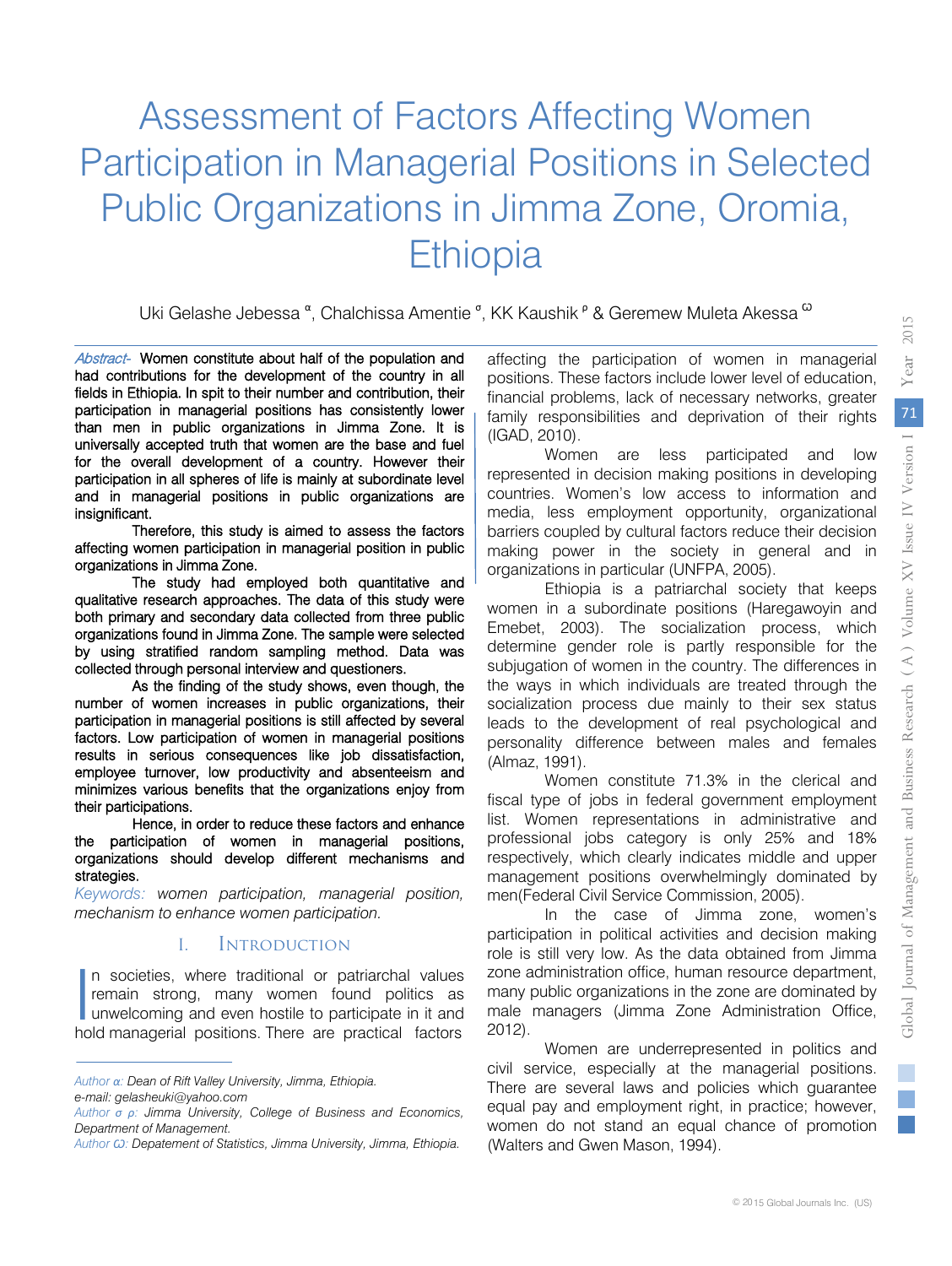In the case of Jimma zone, while women have captured an ever increasing share of the labour market, improvement in the quality of women's jobs have not kept pace. The other reflection of this situation is their absence from senior management jobs. As per preliminary investigation made by the student researcher, there was a position difference in male and female managerial jobs stem from the reality that even when women hold management positions, they are often in less strategic and lower paying areas of an organization. Thus, this research tries to identify the factors hindering women from holding managerial positions in Ethiopia, particularly in Jimma zone's public organizations.

The main objective of this study is to assess the factors that obstruct women from participating in managerial positions in selected public organizations in Jimma Zone.

Specifically:

- To identify factors that affects the participation of women in managerial positions in public organizations in Jimma Zone.
- To identify institutional procedures and structures concerning women's career development and promotion to managerial positions.
- To examine organizational mechanisms and strategies in enhancing women's to managerial positions.

#### II. Literature Review

#### *a) An overview of gender inequality*

Gender inequality can be considered as universal problem in developing countries. Women in developed countries are relatively empowered economically and have power to struggle for their equality with men. On the other hand women in developing countries are voiceless because of economic and cultural factors. These economic and cultural factors dictate the gender based division of labour, rights, responsibilities, opportunities and access and control over resources. Education opportunity, access to media, employment status, participation in decision making positions, involvement in political activities among other things, are some areas of gender inequality.

Gender disparity in education makes women to be underrepresented in the formal sector of employment. According to the survey conducted by the Central Statistical Authority (CSA, 2004) showed that women account for less than half (43%) of the total employee of the country.

#### *b) Women's participation in managerial positions*

The principle of equality of women and men was enshrined in the United Nations charter and was later inaugurated in many international instruments and national constitutions play a great role in minimizing the discrimination of women worldwide. The United Nations Commissions on the Status of Women legitimize and promote international norms and standards to eliminate all forms of discrimination against women in all fields (Walter and Mason, 1994).

In many organizations, the inequality between men and women in managerial positions are often revealed by numerical discrepancies. The research of (Collinson, 1996) has shown the role of gender in organizational functioning and has highlighted the importance of considering whether managers are men or women when understanding organizational behavior. As most managers of organizations are men, it is important to consider the role of women managers and investigates the constructions of women identities in male dominated working environment.

Despite some measures taken by the state governments, there is still small percentage of women participating in public decision making roles, especially in top managerial positions. Even in the traditionally women dominated professions; women are in the secondary position compared to men (Davidson, 1983).

Many scholars cited the role of women in economic, political and social process of their country. The contributions of women in the development of the country are immeasurable. Even though, their contribution in all sphere of life is increasing from time to time, their participation and representation in managerial position and decision making role is insignificant.

#### III. RESEARCH METHODOLOGY

#### *a) Study Area and Design*

This study was conducted in selected public organizations in Jimma Zone, Oromia region, south west Ethiopia. Jimma zone is located to south west Ethiopia at 346km away from Addis Ababa. The three public organizations included in the study are South West Region Ethio Telecom, Jimma Zone Administration Office and Jimma City Administration.

This study were used descriptive research design by combining both quantitative and qualitative research approaches to analyze data and acquire adequate data about realities of the women.

#### *b) Data sources and Sample Size*

Both primary and secondary data were used to collect data on the factors affecting the participation of women in managerial positions. Before the collection of data by using data collection tools, the researcher has undertaken an observation in the selected three public organizations.

The sample size is 201 which is determined using single propotion formula and the sample respondents were selected from the selected three public organizations. Stratified sampling technique was

 $\mathbb{R}^3$  $\mathbb{R}^n$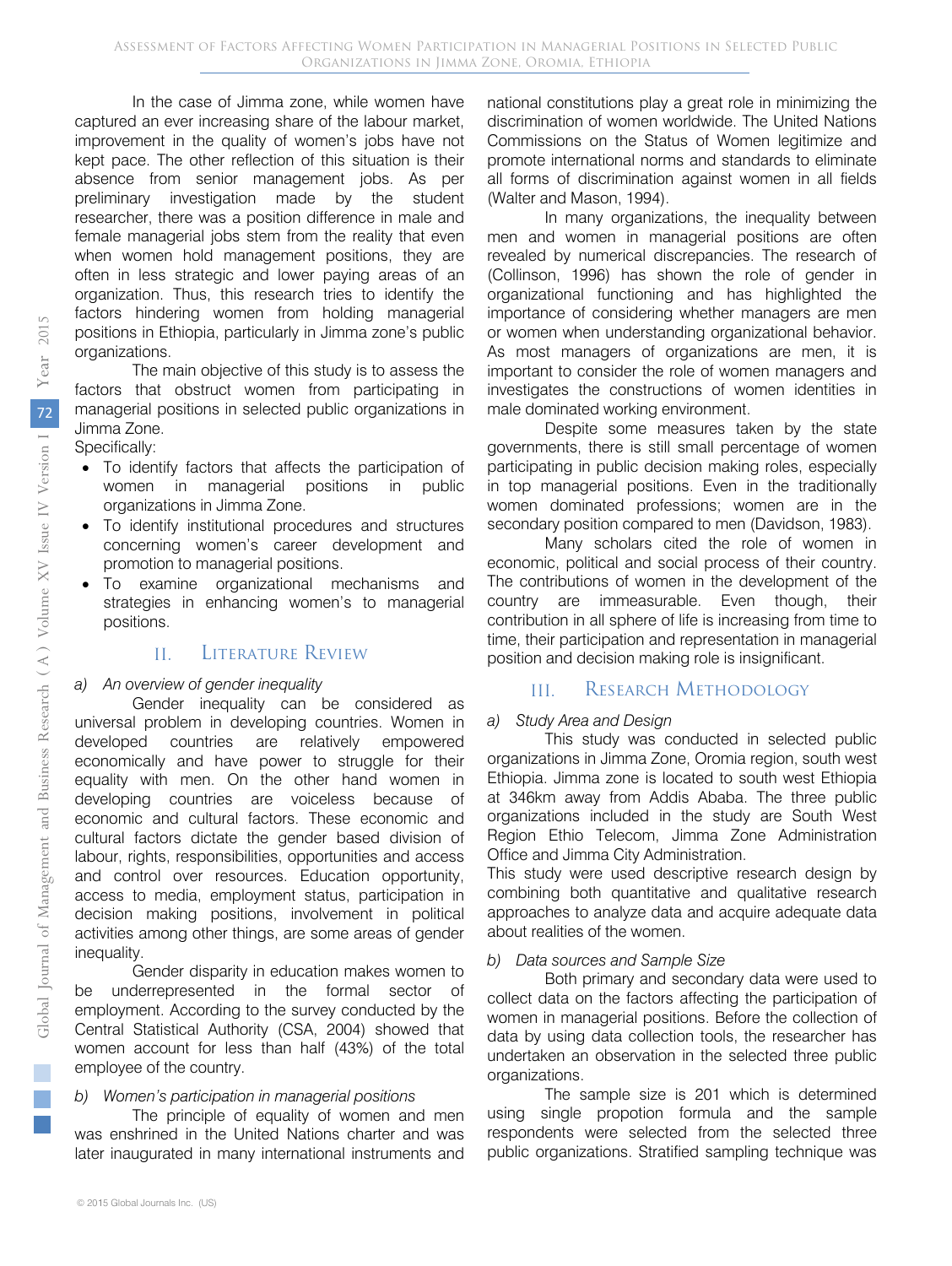employed and the determined sample was distributed to each stratum using proportional allocation method. So, from Ethio-Telecom South West Region, Jimma Zone Administration and Jimma City Administration 94, 52 and 55 sample sizes was determined respectively.

Data were collected using structured questionnaire and individual interview were used as tools of data collections.

#### *c) Data analysis procedure*

The collected data checked for its completeness and coded on SPSS Version 16. Descriptive and inferential was used to analysis the data. Frequency table, mean standard deviation was used to describe the data and chi-square test of association were conducted to investigate statistically significant difference between men and women's responses. In the analysis of qualitative data, the researcher begins with the description of informant's responses and analyzing of open ended questionnaires.

#### IV. REUSLT AND DISCUSSION

All distributed questionnaires were selected from the respondents. A total of 201 questionnaires were analyzed for discussing and presenting the findings of the study. Finally, based on the findings of the study, conclusions were drowned and recommendations were forwarded.

#### *a) Socio Demographic Characteristics of the Respondents*

As the below Table 1 shows, 59.7% were female and 40.3% of them were male. The majority 42.8% of the respondent's were between 20-25 years age group. One hundred five of the respondents were married. Among religion 53.2% of the respondents are Muslim, while the education level 46.3% of them were first degree and above. The work experience of the respondents 74.6% of them had an experience of less than five years.

| Table 1: Socio-demographic characteristics of the respondents |  |
|---------------------------------------------------------------|--|

| Socio demographic characteristics         |                        | Frequency | Percent |
|-------------------------------------------|------------------------|-----------|---------|
| Sex of respondent                         | Male                   | 81        | 40.3    |
|                                           | Female                 | 120       | 59.7    |
| Age of respondent                         | 20-25year              | 86        | 42.8    |
|                                           | 26-35 year             | 74        | 36.8    |
|                                           | 36-45 year             | 41        | 20.4    |
| Marital status of respondent              | Married                | 105       | 52.2    |
|                                           | Single                 | 62        | 30.8    |
|                                           | Separated              | 8         | 4       |
|                                           | <b>Divorced</b>        | 13        | 6.5     |
|                                           | Widowed                | 13        | 6.5     |
| Religion of respondent                    | <b>Muslim</b>          | 107       | 53.2    |
|                                           | Christian              | 64        | 31.8    |
|                                           | Wakeffata              | 30        | 14.9    |
| Education status of respondent            | High school complete   | 31        | 15.4    |
|                                           | Diploma $(10+3)$       | 77        | 38.3    |
|                                           | First degree and above | 93        | 46.3    |
| Years of experience (In this organization | $< 5$ years            | 150       | 74.6    |
| only)                                     | 5-10 years             | 35        | 17.4    |
|                                           | $>10$ years            | 16        | 8.0     |
|                                           | Total                  | 201       | 100     |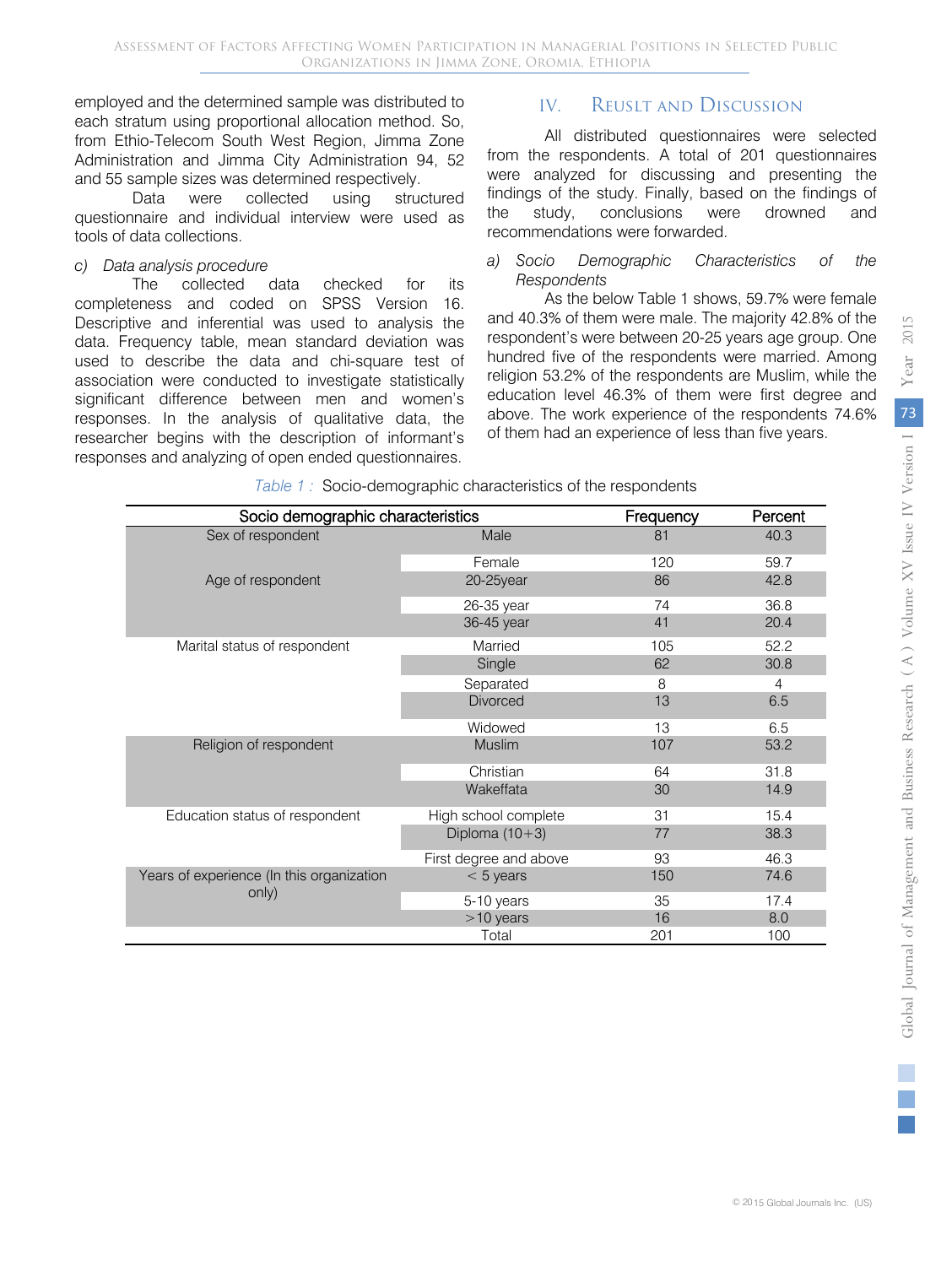



As indicated in Figure 1 above, from total 30(14.9%) are managers of an organizations from that 22(73.4%) were male managers, while 8(26.6%) were female managers. This implies low participation of women in managerial positions in selected public organizations.

#### *b) Factors Affecting the Participation of Women in the Managerial Positions*

As per study conducted by IGAD, 2010, there were several causes for underrepresentation and low participation of women in managerial positions.

As indicated in Table 2, 78.1% of the respondents found lack of motivation from the family, society, organization and government as the hindering factor for women's participation in managerial positions.

Lack of motivation is the main factor for women's lower participation in managerial positions.

Low academic qualification of women is another factor for low participation of women in management positions. Many management positions require educational qualification as criteria to hold the positions. Especially after the introduction of BPR (Business Reengineering Process), many positions begin to consider high education qualification as the main criteria to hold the position. From the total respondents, 65.67%, 48.8%, 47.8% and 34.9% of them put family commitment of women, lack of experience, lack of role model and lack of confidence of women respectively are an obstacle for women's participation in managerial positions.

*Table 2 :* Women's personal factors affecting their participation in managerial positions

| factors affect Women participation in<br>Personal | Frequency |           | Percent |           |
|---------------------------------------------------|-----------|-----------|---------|-----------|
| managerial positions                              | Yes       | <b>No</b> | Yes     | <b>No</b> |
| Family commitment                                 | 132       | 69        | 65.67   | 33.34     |
| Lack of confidence among women                    | 70        | 131       | 34.9    | 65.1      |
| Low academic qualification                        | 136       | 65        | 67.7    | 32.3      |
| Lack of motivation                                | 157       | 44        | 78.1    | 29.9      |
| Lack of role model                                | 96        | 105       | 47.8    | 52.2      |
| Lack of experience                                | 98        | 103       | 48.8    | 51.2      |

From Societal factors affecting women's participation in managerial positions 176(87.07%) of respondents responds Men are seen as decision makers and 81.60% of the respondent replied women's lack of social network as the obstacle for women's participation in managerial positions. This means they

are not actively participating in extra activities in and out of their organization. As indicated in the responses of interviewed informants, women are exposed to double responsibilities one in office and the other at home. Because of this they have no extra time to socialize with many people. Hence they lack information concerning

a.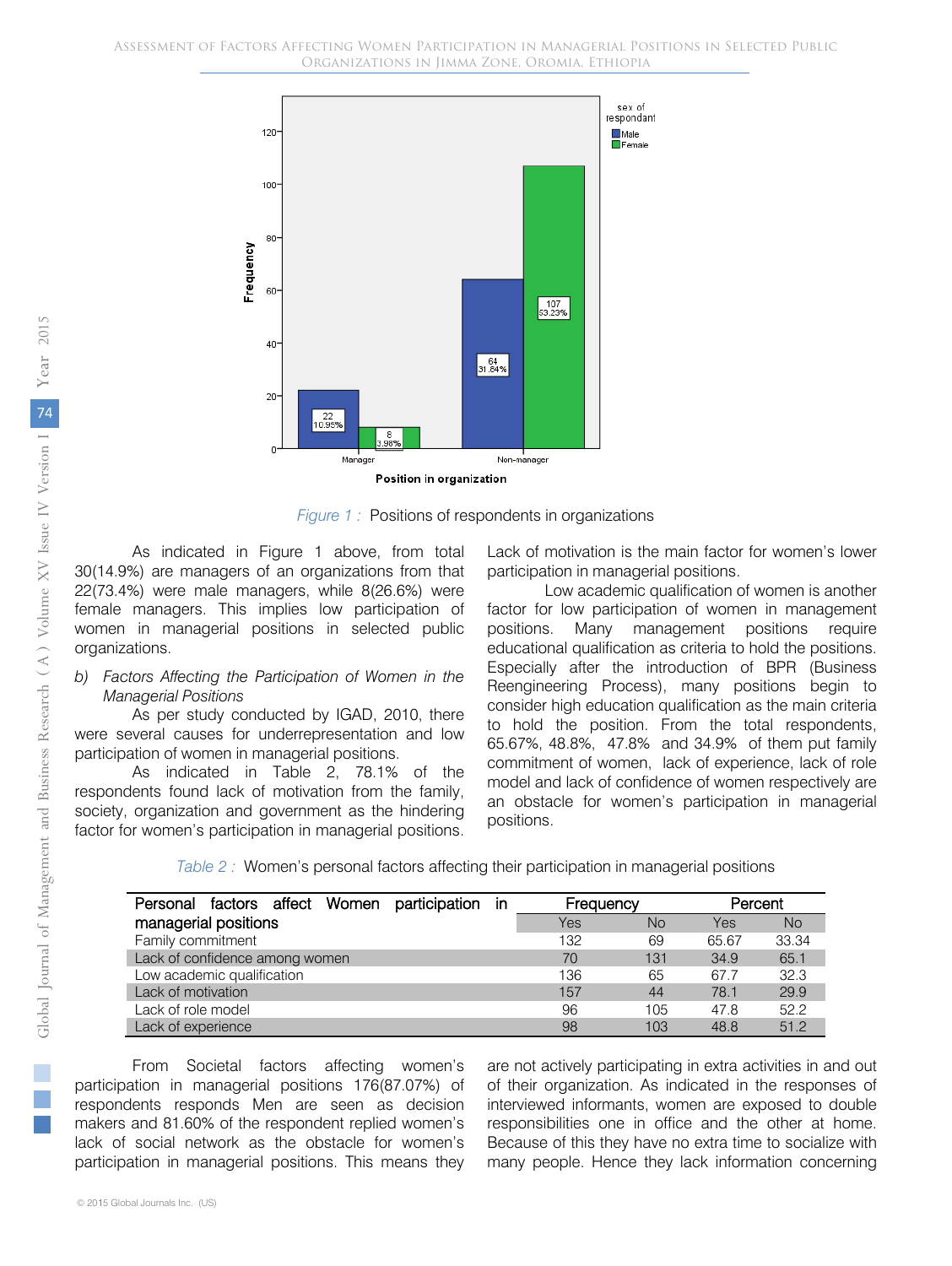new jobs and vacant positions in and out of their organizations. Since they lacks social network or have few friends they are not informed about the flow of latest information in the organization (Table 3).

One hundred fifty three 76.11% of the respondents have indicated culture as the obstacle for women's participation in managerial positions. As indicated in the study of Almaz, (1991), the socialization process and cultural activities of the society is another factor that hinders women from participating in managerial positions. Culture includes the societal norms, beliefs and values. In Ethiopian, especially in Jimma culture, women are not encouraged to participate in managerial positions. The culture of society identifies the gender role of women. According to this, women are expected to perform domestic work and refrain from managerial activities. They are obliged to accept the decision of their husband in the family even on matters concerning their life.

From the total respondents, 62.69%, 58.70%, 57.21% and 46.27% of the respondents have replied lack of support from husband or family, lesser opportunity for women in education, inequalities in higher management positions and religious practice of the society respectively as factors affecting the participation of women in managerial positions. From the total 201 respondents, only 34.32% have replied fear of isolation as one of the obstacle for women's participation in managerial positions.

As information from available literatures, there are several institutional factors, which affect the participation of women in managerial positions. As indicated in Livinstone, 2004, study, there are several barriers for women participation in managerial positions. These include: entrenched cultures and norms, the way power is defined and exercised, selection procedures, exclusion of women from informal networks, organizational climates and placement. As indicated in Constance B. 2007, study, women in general suffer discriminatory practices in their organizations when promotions to senior positions are considered.

| Which of the following Societal Factors Affect Women | Frequencies |     |       | Percent   |
|------------------------------------------------------|-------------|-----|-------|-----------|
| Participation in Managerial Positions?               | <b>Yes</b>  | No. | Yes   | <b>No</b> |
| Fewer opportunity for women in education             | 118         | 83  | 58.70 | 41.30     |
| Men are seen as decision makers                      | 176         | 25  | 87.07 | 12.93     |
| Inequality in higher management position             | 115         | 86  | 57.21 | 42.79     |
| Fear of isolation                                    | 69          | 132 | 34.32 | 65.68     |
| Women lacks social network                           | 164         | 37  | 81.60 | 18.40     |
| Religious practice                                   | 93          | 108 | 46.27 | 53.73     |
| Culture                                              | 153         | 48  | 76.11 | 23.89     |
| Lack of support from husband/family                  | 126         | 75  | 62.69 | 37.31     |

*Table 3 :* Societal factors affecting women's participation in managerial positions

As indicated in Table 4, most 93.03% of the respondents have replied as the management positions dominated by male managers. This indicates how male managers are influential in the organization and low participation of women in managerial positions. This is mainly because of the notion that women are not good manager as replied by 55.22% of the respondents. Marshal (1984) supports this view, that other peoples negative reactions to women in authority are particularly expected to undermine the ability of women. The notions of people towards women managers as indicated in Mason et al (1992), indicated two-thirds of men and one-fifth of women would feel uncomfortable to work for female managers. This study has also reveals that there is a negative attitude and beliefs on the performance of women managers in selected public organizations.

While 54.72%, 52.73% and 16.91% of the respondents have indicated the absence of affirmative actions, Appointment requirement and irrelevant questions asked during interview respectively as factor affecting women's participation in managerial positions at institutional level. The constitution of the Federal

Democratic Republic of Ethiopia (FDRE, 1995), incorporates the article which states the affirmative action's entitled for women. Article 35 of the FDRE constitution states the rights guaranteed for women. There are also policies and procedures developed at national level which are focusing on women. But as it can be evident from the collected data, these policies and instruments are not fully implemented in selected public organizations found in Jimma zone. The interviewed informants were also affirmed the absence of affirmative action's for women in their organizations.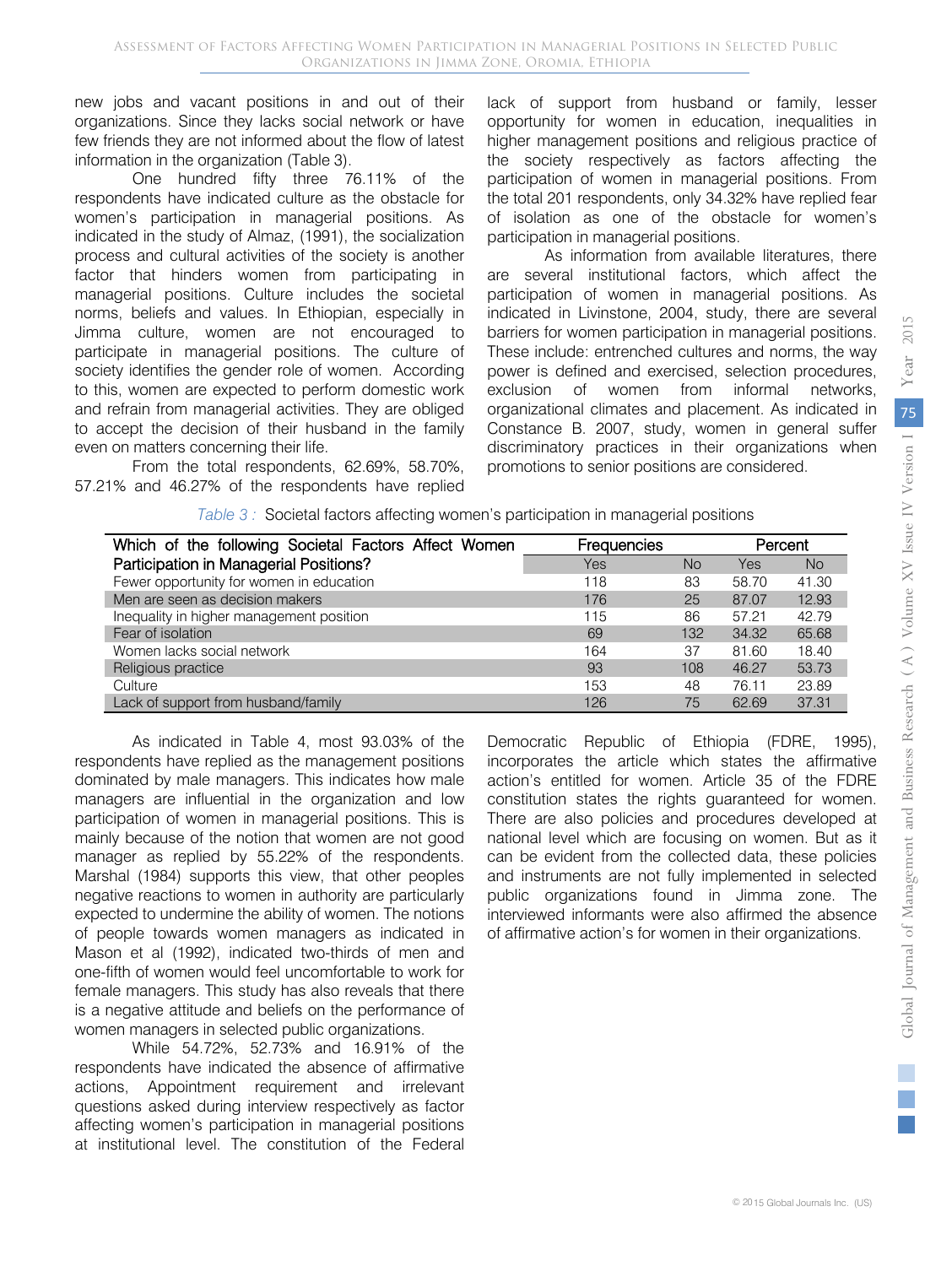| Institutional Factors Affect Women Participation in Managerial | Frequencies     | Percent   |       |           |
|----------------------------------------------------------------|-----------------|-----------|-------|-----------|
| <b>Positions</b>                                               | Yes             | <b>No</b> | Yes   | <b>No</b> |
| Few number of women                                            | 83              | 118       | 41.30 | 58.70     |
| Management position dominated by men                           | 187             | 14        | 93.03 | 6.97      |
| Notion that women are not good manager                         | 111             | 90        | 55.22 | 44.78     |
| Unclear promotion procedures                                   | 10 <sub>2</sub> | 99        | 50.74 | 49.26     |
| Irrelevant questions asked at interview                        | 34              | 167       | 16.91 | 83.09     |
| Appointment requirement (long experience)                      | 106             | 95        | 52.73 | 47.27     |
| Absence of affirmative action                                  | 110             | 91        | 54.72 | 45.28     |

|  |  | Table 4: Institutional factors affecting women's participation in managerial positions |
|--|--|----------------------------------------------------------------------------------------|
|  |  |                                                                                        |

In regard to equal information sharing for women and men, 53.73% of the respondents replied the status of their organization as medium. This implies that, if the organizations did not share information equally for women, their participation in managerial positions would be affected.

In the case of feedback on actions taken, women had medium feedback since equal information sharing is not practiced in the organizations. As indicated in the same Table 5 below, even though women have not participated in managerial positions and decision making role, they had feedback on decisions taken. From the total respondents, 51.74% replied strong. This implies that, the participation of women in having feedback on decision taken is comparatively found at strong level, when compared with other mechanisms. The interviewed informants were also responded to feedback on decision taken as strong mechanism in enhancing women participation in managerial positions.

Knowledge development and training for women is the essential mechanism in enhancing the participation of women in managerial positions. The status of the selected organizations in this regard also found at medium level. More than half 55.22% of the respondents viewed knowledge development and training to women at medium.

According to the responses of interviewed informants, these organizations did not arrange knowledge development and training program exclusively for women. As per the responses of the interviewed informants, most of the time, these organizations sent male workers for training.

In regard to reward and recognition, 64.18% of respondents indicated it at medium. Rewards and recognitions can motivate and initiate women for further achievements.

In addition, key informants affirmed that, there is no special reward arranged for women. The organizations and their workers are not giving recognition for the performance of women. But few informants replied in contrast to this idea. According to these informants, there is a reward and recognition for women's achievements, which has started in recent time. Especially after the introduction of scaling up the good experiences by the government, these organizations begin to recognize the potential of women and reward their achievements.

Team working in these organizations is another area where poor implementation of mechanisms to enhance women participation in managerial positions was prevailing 51.74% of respondents replied it as medium.

In the implementation of power sharing to women 60.20% of the respondents replied it as medium. From this it is possible to imply that organizations are found at medium level in implementing power sharing mechanism to enhance the participation of women in managerial positions.

a.  $\mathbb{R}^3$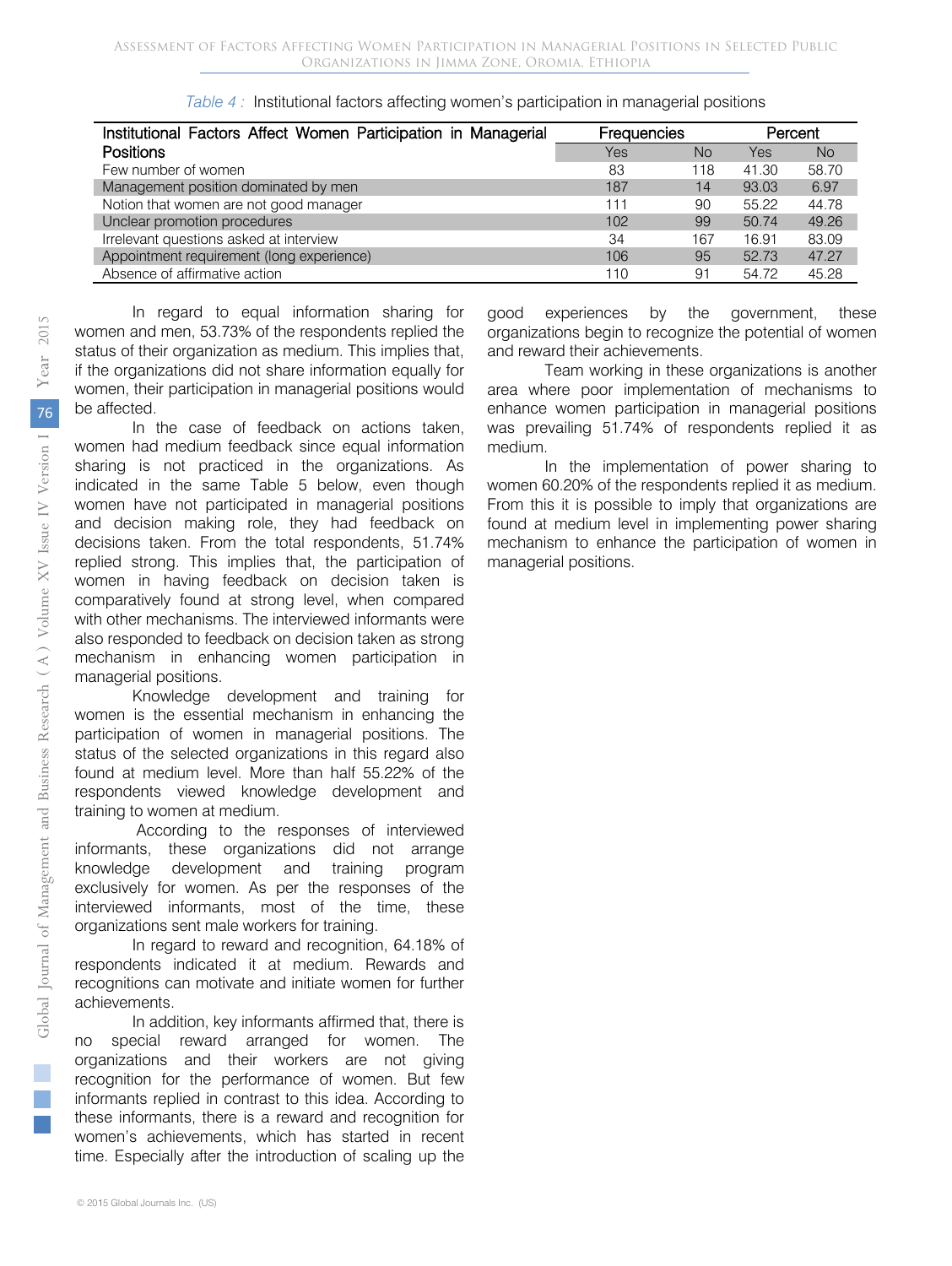| Mechanisms to enhance women participation   | Presence of mechanisms in the organization |            |            |              |                         |  |
|---------------------------------------------|--------------------------------------------|------------|------------|--------------|-------------------------|--|
| in management                               | Never<br>$(\%)$                            | Rarely (%) | Medium (%) | Strongly (%) | Very strongly<br>$(\%)$ |  |
| Equal information sharing                   |                                            | 5(2.5)     | 108(53.7)  | 67(33.3)     | 21(10.4)                |  |
| Having feedback on actions taken            |                                            | 20(10.0)   | 69(34.3)   | 104(51.7)    | 8(4.0)                  |  |
| Knowledge development and training to women |                                            | 33(16.4)   | 111(55.2)  | 41(20.4)     | 16(8.0)                 |  |
| Reward and recognition                      | 5(2.5)                                     | 51(25.4)   | 129(64.2)  | 8(4.0)       | 8(4.0)                  |  |
| Team working                                |                                            | 8(4.0)     | 104(51.7)  | 73(36.3)     | 16(8.0)                 |  |
| Power sharing to women                      |                                            | 43(21.4)   | 121(60.2)  | 22(10.9)     | 15(7.5)                 |  |

|  |  | Table 5: Organizational mechanisms to enhance women participation in management |
|--|--|---------------------------------------------------------------------------------|
|  |  |                                                                                 |
|  |  |                                                                                 |

From Table 6, 66.67% of the respondents agreed on the recruitment strategy to ensure women participation in management positions. 17.91% and 15.42% of the respondents were respectively replied neutral and strongly agreed regarding recruitment as the strategy to ensure women participation in managerial positions. This implies that, if all processes of recruitment such as selection, examination, interview and employment are in favour of women, their participation in managerial positions would increase.

Labour division for the workers of an organization can be another strategy to ensure women participation in managerial positions. Out of the total respondents, 56.72% agreed. Key interviewed informants and the participants of focus group discussion were agreed with the presence of labour division as strategy to ensure women participation in managerial positions in their organizations.

In regard to the strategy of representing women in committee activities 50.25% of the respondents

agreed. This implies that women representation in committee can ensure their participation in managerial positions through experience sharing with other committee members.

Considering Facilities & initiatives 57.71% of the respondents say agree. This shows that, if organizations are fulfilling the necessary facilities and providing initiatives for women, they can ensure their active participation in managerial positions.

The other strategy, which can ensure the participation of women in managerial positions, is training and capacity building. The majority of respondents 70.65% strongly agreed on this strategy. The other strategy indicated to ensure women participation in managerial positions is group work. If women are participating in group work with men, they would be increasing their participation in managerial positions through experience sharing 45.77% respondents responds agree.

| <b>Strategies</b><br>to<br>ensure<br>women | Level of agreement |                          |           |                          |      |      |  |
|--------------------------------------------|--------------------|--------------------------|-----------|--------------------------|------|------|--|
| participation in management                | Disagree (%)       | <b>Neutral</b><br>$(\%)$ | Agree (%) | Strongly<br>agree $(\%)$ | mean | S.D  |  |
| Recruitment                                |                    | 36(17.9)                 | 134(66.7) | 31(15.4)                 | 3.97 | 0.58 |  |
| Division of labor                          |                    | 41(20.4)                 | 114(56.7) | 46(22.9)                 | 4.02 | 0.66 |  |
| Representation in committee                | 13(6.5)            | 34(16.9)                 | 101(50.2) | 53(26.4)                 | 3.96 | 0.83 |  |
| Facilities & initiatives                   |                    | 6(3.0)                   | 116(57.7) | 79(39.3)                 | 4.36 | 0.54 |  |
| Training & capacity building               |                    |                          | 59(29.4)  | 142(70.6)                | 4.71 | 0.46 |  |
| Group Work                                 |                    | 53(26.4)                 | 92(45.8)  | 56(27.9)                 | 4.01 | 0.74 |  |

*Table 6 :* Strategies to ensure women participation in management

#### V. Conclusion

This study has noted and emphasized that, women participation in managerial position is critical for organizations in order to achieve their goals. Low participation of women in managerial position is attributed to different personal, societal and institutional factors.

The societal factors are the main hindering factors for women's participation in managerial positions. The culture of society, which design and assign gender role, put women at subordinate level in comparison with their male counterpart. Women are mainly assigned in domestic role and reproductive role, while men are expected and assigned to managerial positions in the society. Lack of education opportunity is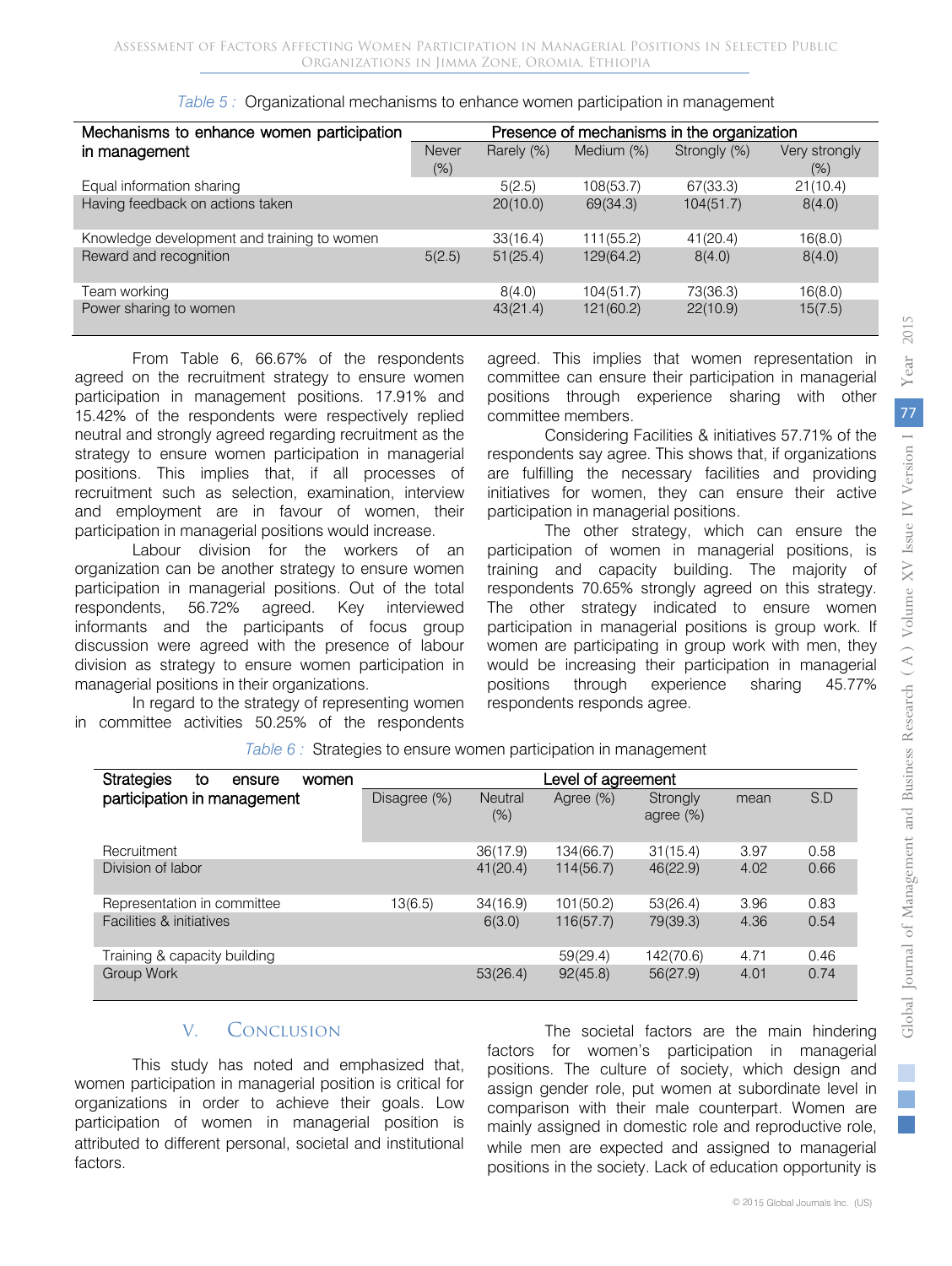another obstacle for women participation in managerial position. Lack of social network, lack of motivation and support are also other societal factors, which affect women participation in managerial positions.

Low academic qualification and lack of experience are also the personal factor of women, which hinder them from participating in managerial positions. Other personal factors, which affect women participation in managerial positions, are lack of role model and poor confidence of women on their performance.

Managerial positions in public organizations are mainly dominated by male managers and it is not attractive for women. The notion that women are not good manager is the predominated factor in the institutions and it is an obstacle for women's participation in managerial positions. Ambiguous organizational structure and promotional procedures are also other factors that affect the participation of women in managerial positions. Moreover the absence or improper implementation of affirmative action is another hindering factor for women's participation in managerial positions.

Organizations can ensure and enhance the participation of women in managerial positions through different strategies and mechanisms. Training and continuous capacity building for women can ensure their participation in managerial position. Providing facilities and initiatives is also another mechanism to ensure the participation of women in managerial positions. Information of communication about the organization is the other critical strategy to enhance women's participation in managerial position.

#### VI. Recommendations

The government should realize the participation of women in managerial positions through its laws, policies and regulations.

Public organizations should review their organizational structure and promotional procedures and adjust them as suitable for women.

Family is the base for the society and the government; hence they have to give equal chances in every matter for their children without considering their sex. And also, women have to fill confident by their potential performance and compete equally with men in managerial positions. They have to use their own effort and upgrade themselves by knowledge and skills in order to fit to the managerial positions. They should increase social networks through social medias and by creating inter personal relationship with both men and women in and out of their organization and expose themselves to organizational and other current information.

#### VII. Acknowledgement

I am indebted to many people in writing this thesis.

First and foremost I would like to express my heartfelt thanks to Almighty for giving me a sound mind and support in skillful handling of this study.My sincerest gratitude and appreciation go to my advisor Professor KK Kaushik and my co-advisor Chalchissa Amantie for their assistance, guidance and encouragement during this study.

I deeply appreciate the co-operation of my wife Wazira and my sons Tokkumma and Gechane.My friend Garemawu has kindly offered his guidance and statistical support in the completion of this work. Last but not least all staff of Rift Valley University College Jimma Campus and my friends in and out of Jimma I give my hearty thanks.

#### References Références Referencias

- 1. Almaz E. 1991. *Perspectives on Gender and Development*. Institute of Ethiopian Studies. Addis Ababa University.
- 2. Baily D. 1994. *Methods of Social Research*. Maxwell Macmillan, Canada, Toronto.
- 3. Beatrex Allah Mensah, 2005*. Women in Politics and Public Life in Ghana*. Fredric Ebert Sifting.
- 4. Beckely S. 1990. Girl's Achievement in Education. Research Study Conducted for University Research Bureau USL.
- 5. BPFA. 1995. Beijing Plat Form for Action, Beijing.
- 6. Cansu Akpiner Sposito, 2013. *Women in Management Research*: Theoretical Perspectives, University of Jean Moulin, Lyon.
- 7. Chelchissa A. Emnet N. 2013. Women's Involvement as an Effective Management Tool in Decision Making in Oromia Region's Public Organization. Basic Research Journal of Business Management and Accounting.
- 8. Collinson D. Hearn J. 1996. *Men as Managers, Managers as Men*. Critical Perspectives on Men, Masculinities and Management, Sage, London.
- 9. Constance B. Zulu, 2007. *A Comparative Study of Women in Management in Higher Education in South Africa and the United Kingdom*. University of South Africa.
- 10. Convention on Elimination of all Forms of Discriminations against Women, 1979.
- 11. CSA. 2004. Urban Bi Annual Employment Unemployment Survey, Central Statistical Agency, Addis Ababa.
- 12. CSA. 2007. Population Census, Central Statistical Agency, Addis Ababa.
- 13. Davidson M. and C, Cooper, 1983. *Stress and the Women Manager*. Martin Robertson, Oxford.
- 14. Dirrase F.(1991*).* Women Managers in Eastern and Southern Africa, Arusha.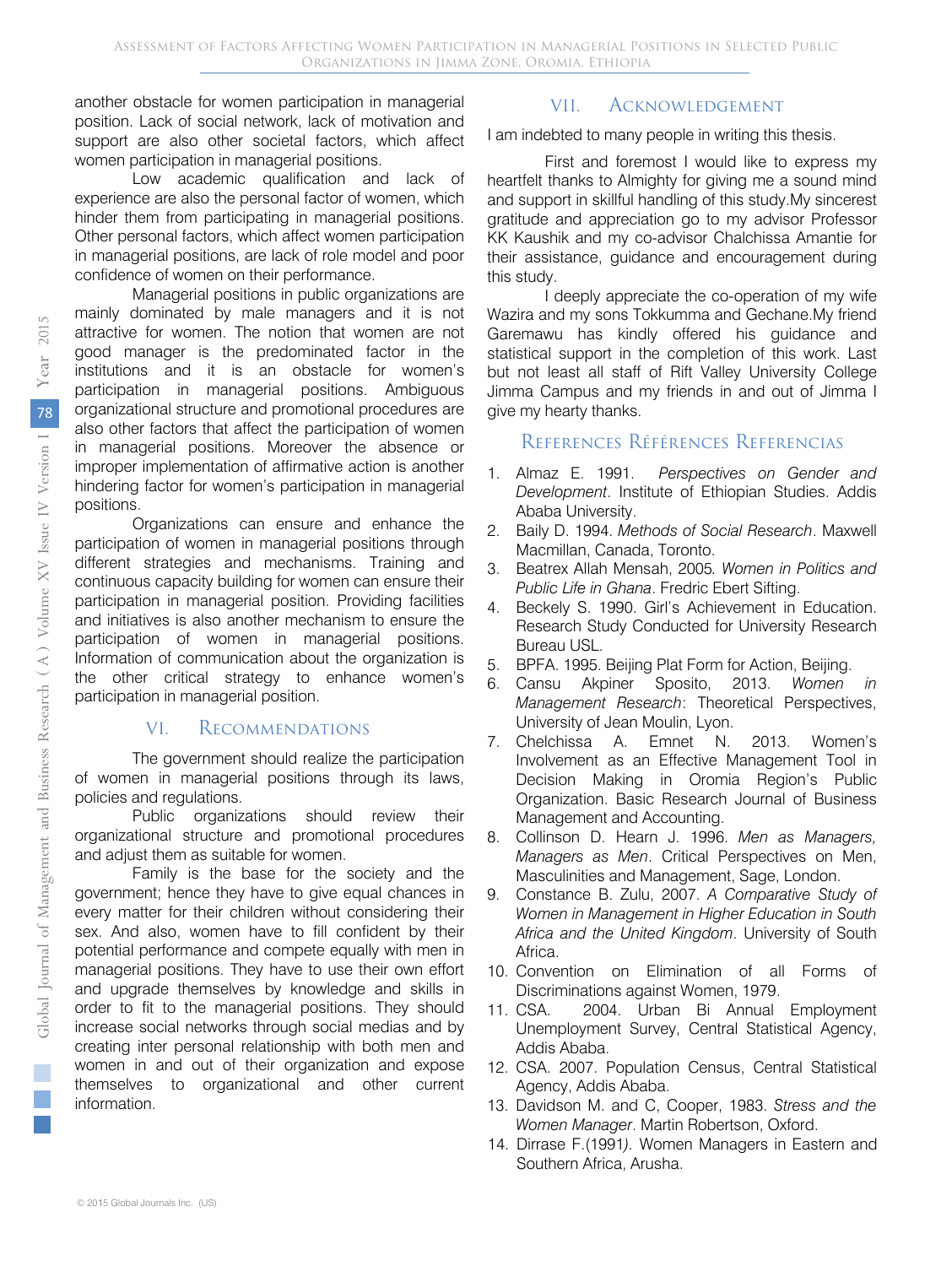- 15. Earl Babbles, 1989. *The Practice of Social Research*. Belmont: Wadsworth Publishing Company.
- 16. Ernest S. 2003. Gender, Power and Leadership: Perspectives from Figurational Sociology. Available: http:www.rosadoc.be/site/rosa/English/pdf/Athuna/ Ernest.pdf
- 17. Ethiopian Society of Population Studies, 2008. Gender Inequality and Women's Empowerment, Addis Ababa.
- 18. FDRE. 1994. Education and Training policy, Addis Ababa.
- 19. FDRE. 1997. Cultural Policy, Artistic Printing Press, Addis Ababa
- 20. FDRE. 1995. *Constitution* . Federal Negarit Gezeta, Addis Ababa
- 21. Federal Civil Service Commission 2004. Survey on Status of Men and Women Employees and Strategies for Gender Equality. Main Report. Addis Ababa.
- 22. Hecht Elizabeth Dorothe, 1980. The Voluntary Associations and the Social Status of Harari Women in Eastern Ethiopia, Institute of African Studies.
- 23. Heregewoin C. Emebet M. 2003. Towards Gender Equality in Ethiopia. A Profile of Gender Relations. Swedish International Development Cooperation Agency.
- 24. Hirut T. 2004. Violence Against Women in Ethiopia: A Strong Case of Civil Society Concern in Ethiopia. Reflections on Realities and Perspectives of Hope. African-Asian Studies Promotion Association.
- 25. IGAD. 2010. Strategy on Women's Participation and Representation in Decision Making.
- 26. International Labour Organization, 1979. Yearbook of Labour Statistics, Geneva.
- 27. Jenny Hoobler et al, 2011. Women's Underrepresentation in Upper Management, New Insight in Persistent Problem.
- 28. Jimma Zone Administration Office, 2012. Workers Statistics.
- 29. Joanne C. Miller et al, 2002. Gender and Leadership, Leadership and Gender, a Journey through the Landscape of Theories.
- 30. Kanter, 1997. Some Effects of Proportions on Group Life Skewed, Sex Ratio and Responses to Token Women; Journal of Psychology.
- 31. Kariuk Priscilla, 1995. Women in Community Participation, Report for Kenya Government Secretariat UN decade for Women Conference.
- 32. Khalil A. 1994. Strategies for Sustained Advancement of Women in Rural Areas. Journal of Rural Decentralization.
- 33. Klien et al, 1996. Leadership Education: the Impact of Managerial Level and Gender on Learning, Journal of Managerial Psychology.
- 34. Lagos plan of action, 1980. The Role of Women in Economic Development, Paper Presented for African Heads of States, Lagos.
- 35. Livingstone, D. 2004. No Room at the Top: Underrepresentation and Underemployment of Highly Qualified Women and Minorities.
- 36. March C, Smyth I, Mukhopadhyay M. 1999. A Guide to Gender Analysis Frameworks. Oxfam Print Unit.
- 37. Masons et al, 1991. Women's in Management and Decision Making Positions in Freetown. A Research Study Conducted by the Women Unit, Institute of Public Administration and Management.
- 38. Marshall J. 1984. *Women Manager*: Travelers in a Male World, John Wiley and Sons. Chicuster, New York.
- 39. Menaha Shanmugam, R.D.G. Amaratunga and R. Haigh, 1998. Employability of Women in Educational Sector: A Study on their Leadership Role.
- 40. Mukuria A. 2005. The Context of Women's Health: Results from the Demographic and Health Surveys, 1994-2001.
- 41. Neidhert H. and Carlin P. 2003. Pathways, Incentives and Barriers for Women Aspiring Principal ship in Australia Catholic School.
- 42. Osumbah B. Amondi, 2010. Representation of Women in top Educational Management and Leadership Positions in Kenya.
- 43. Phoebe M. Asiyo, 1989. Gender Issues and the Legislative Procedure in Kenya, Women and Law in Kenya, Perspective and Emerging Issues.
- 44. Saito et al, 1990. Agricultural Extension for Women Farmers. World Bank Discussion Paper, Washington DC. World Bank.
- 45. Sandler B.R. 1993. The Campus Climate Revisited: Chilly for Women Faculty Administration and Graduate Students in Australia. Journal of Public Administration and Management.
- 46. Sheila Ramazan, 2010. *Women in Management*, Lulea University of Technology.
- 47. Suhashni Datta Sandhu, 1979. The Civic and Political Participation of the Nairobi Female Elites in Kenya. PHD Thesis, University of Nairobi.
- 48. TGE. 1993. National Population Policy. Office of the Prime Minister, Addis Ababa.
- 49. UNESCO, 2000. Gender Sensitivity (module 5). Nairobi, UNESCO.
- 50. UNFPA 2005. The State of World Population. The Promise of Equality: Gender Equity, Reproductive Health and the Millennium Development Goals.
- 51. United Nations Training Manuals on Policy Development for increasing the Role of Women in Management, 1987.
- 52. Valerie E.L. Walters and Gwen Mason, 1994. Women in top Management in Africa: the Sierra Leone case.